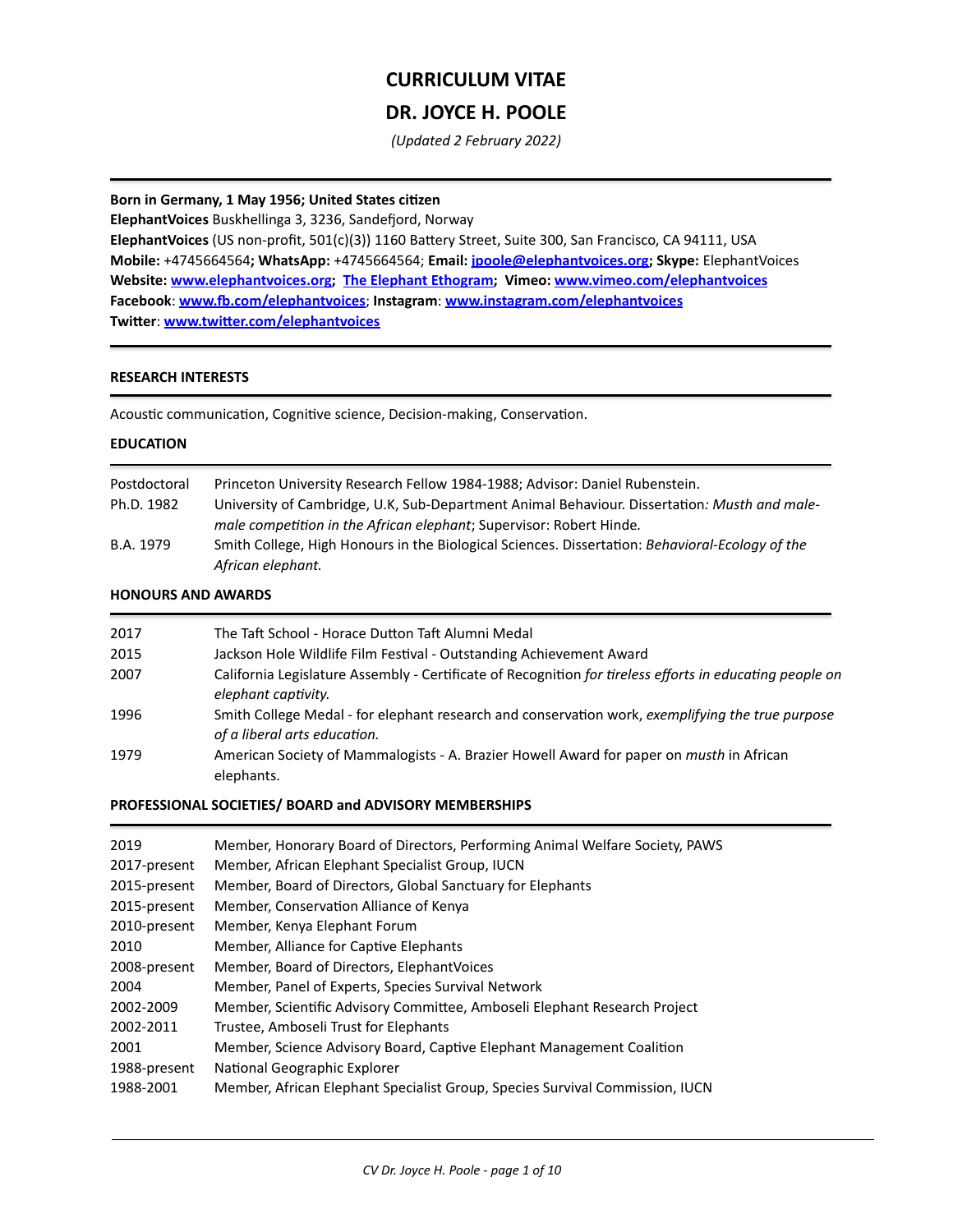# **EMPLOYMENT**

| 2002-present | Scientific Director, ElephantVoices: Directing the research, conservation and welfare work of the<br>US non-profit organisation, ElephantVoices.                                                                                                                                      |
|--------------|---------------------------------------------------------------------------------------------------------------------------------------------------------------------------------------------------------------------------------------------------------------------------------------|
| 2002-2007    | Research Director, Amboseli Elephant Research Project: Amboseli Trust for Elephants: Overseeing<br>the elephant monitoring and collaborative research projects, and training programs for the 3<br>decades long study of elephants.                                                   |
| 1999-2001    | Consultant, Basecamp Explorer AS: Wildlife issues.                                                                                                                                                                                                                                    |
| 7/96 & 7/97  | Consultant, IMAX: Scientific Advisor Africa's Elephant Kingdom, Discovery.                                                                                                                                                                                                            |
| 1994-1997    | Consultant, Richard Leakey & Associates: Training; Lecturing; Advisor, wildlife documentaries.                                                                                                                                                                                        |
| 1994-1995    | Author, Coming of Age with Elephants (Hyperion Press, 1996; Hodder & Stoughton, 1996).                                                                                                                                                                                                |
| 1991-1994    | Coordinator, Elephant Program, Kenya Wildlife Service: Setting and implementing Kenya's<br>elephant conservation and management policy; supervising management-oriented research;<br>reconciling land use and other conflicts between elephants and people; building local expertise. |
| 1990-1991    | Consultant, World Bank: Pre-Project Facility, drafting the Elephant Conservation and Management<br>Policy and Research Policy Framework and Investment Program, Kenya Wildlife Service.                                                                                               |
| 1990         | Consultant, International Union for the Conservation of Nature: Compiling overview of elephant<br>conservation in Eastern Africa for Paris Donors Conference.                                                                                                                         |
| 1989         | Consultant, Tanzanian Wildlife Department: Drafting successful proposal to the Convention on<br>Trade in Endangered Species to up list the African elephant to Appendix I of the Convention.                                                                                          |
| 1989         | Consultant, World Wildlife Fund: Discussions with Japanese and Chinese government officials and<br>ivory carvers regarding detrimental impacts of the ivory trade on elephant survival.                                                                                               |
| 1989         | Researcher, African Wildlife Foundation: Assessing effects of poaching on East African elephant<br>populations.                                                                                                                                                                       |

#### **FIELD RESEARCH**

| 2020-ongoing | Kenya: Amboseli National Park: Documenting elephant behavior and communication for<br>The Elephant Ethogram                                                                                                                    |
|--------------|--------------------------------------------------------------------------------------------------------------------------------------------------------------------------------------------------------------------------------|
| 2011-2019    | Mozambique: Elephant monitoring and research, as part of the Gorongosa Restoration Project,<br>Gorongosa National Park.                                                                                                        |
| 2011-2016    | Kenya: Elephant conservation and citizen-science project in the Maasai Mara ecosystem.                                                                                                                                         |
| 2008         | Sri Lanka: Minneriya-Kaudulla National Parks: Initiating an Asian elephant conservation project and<br>behavior study.                                                                                                         |
| 1998-2009    | Kenya: Amboseli National Park: Elephant communication, cognition and social behavior, conducting<br>playback experiments and recording elephant vocalisations and behavior.                                                    |
| 1998         | Kenya: Maasai Mara National Park, Tsavo National Park & Laikipia District: Recording elephant<br>vocalisations and behavior.                                                                                                   |
| 1997         | Tanzania: West Kilimanjaro: Assessing elephant numbers and habitat use.                                                                                                                                                        |
| 1990-1994    | Kenya: Overseeing numerous elephant surveys and studies of elephants carried out under my<br>direction by the Kenya Wildlife Service Elephant Program.                                                                         |
| 1975-1990    | Kenya: Amboseli National Park: Male elephant behaviour; reproductive behavior; elephant vocal,<br>gestural and olfactory communication.                                                                                        |
| 1989         | Kenya, Uganda, Tanzania: Amboseli, Tsavo, Queen Elizabeth and Mikumi National Parks: Assessing<br>the effects of poaching on the age structure and social and reproductive patterns of elephant<br>populations in East Africa. |
| 1980-1982    | Kenya: Amboseli National Park: Focal animal sampling Musth and male male competition among<br>elephants.                                                                                                                       |
| 1975-1979    | Kenya: Amboseli National Park: participating in Cynthia Moss' long-term studies of elephants,<br>identifying individual elephants, and collecting social behavior, demographic and ranging data.                               |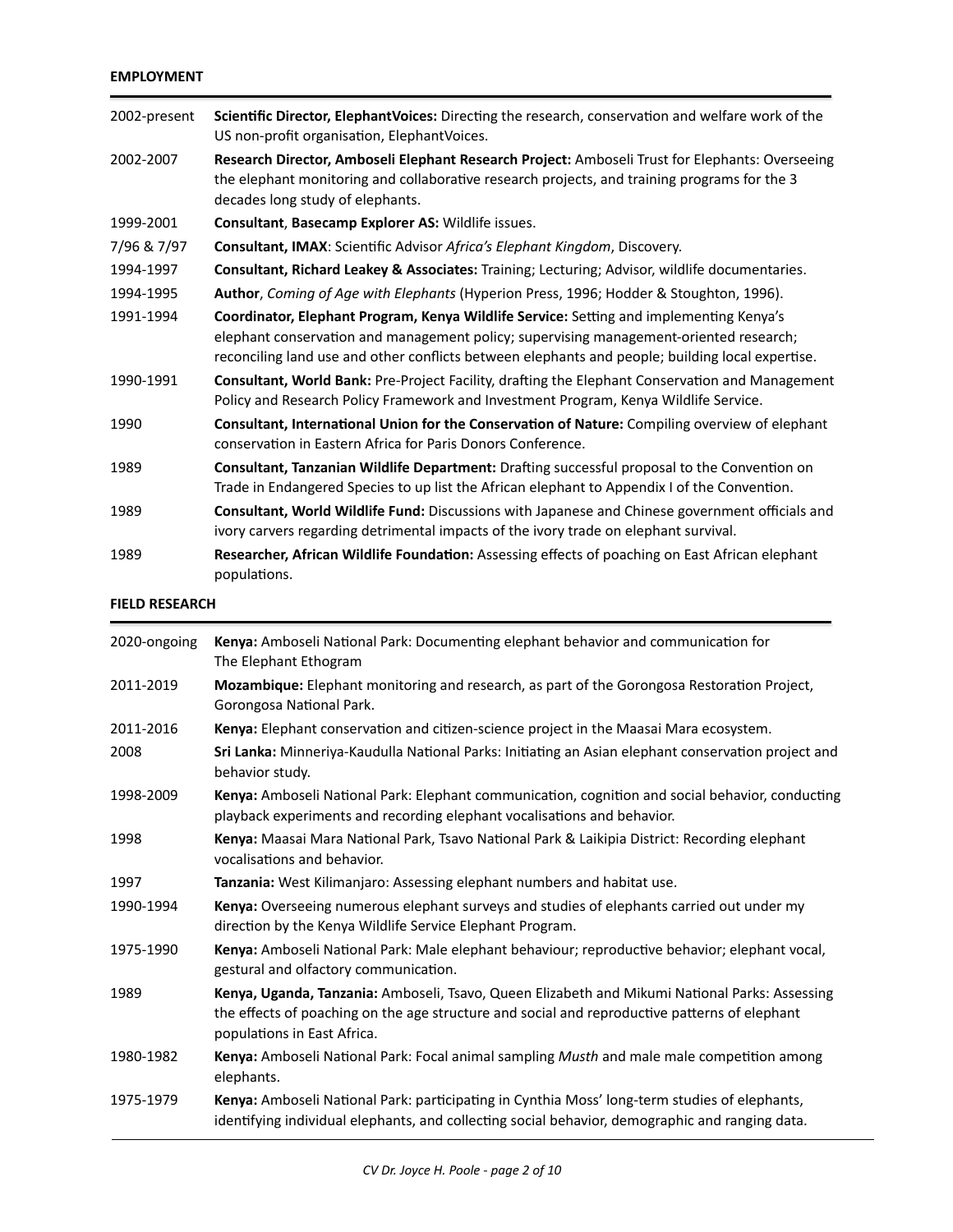English: Mother tongue Kiswahili: Fluent Norwegian: Working knowledge

#### **PUBLICATIONS**

*Refereed articles, chapters, theses:*

Published:

- Lee, P.C., Moss, C.J, Njiraini, N., Poole, J.H., Sayialel, K. Fishlock, V.L. 2021. Cohort consequences of drought and family disruption for male and female African elephants. Behavioral Ecology, https://doi.org/10.1093/beheco/ [arab148](https://doi.org/10.1093/beheco/arab148)
- Campbell-Staton, SC, Arnold, BJ Gonçalves, D., Granli, P., Poole, J., Long, R.A., Pringle, R.M. 2021. Ivory poaching and the rapid evolution of tusklessness in African Elephants. Science, 374: 483-487. [https://doi.org/10.1126/](https://doi.org/10.1126/science.abe7389) [science.abe7389](https://doi.org/10.1126/science.abe7389)
- Hedwig, D., Poole, J. Granli, P. 2021. Does social complexity drive vocal complexity? Insights from the two African elephant species. *Animals* 2021, *3017,* [https://doi.org/10.3390/ani11113071.](https://doi.org/10.3390/ani11113071)
- Poole, J.H., Granli, P.K. 2021. The Elephant Ethogram: A Library of African Elephant Behavior. *Pachyderm,* 62: 105-111 <https://pachydermjournal.org/index.php/pachyderm/article/view/462/485>
- Poole, J.H., Granli, P.K. 2021. The Elephant Ethogram: A Library of African Elephant Behavior. [https://](https://www.elephantvoices.org/elephant-ethogram.html) [www.elephantvoices.org/elephant-ethogram.html](https://www.elephantvoices.org/elephant-ethogram.html)
- Moolman, L., de Morney, M.A., Ferreira, S.M., Ganswindt, A., Poole, J.H., Kerley, I.H. 2019. And then there was one: A camera trap survey of the declining population of African elephants in Knysna, South Africa. African Journal of Wildlife Research 49: 16-26 <https://doi.org/10.3957/056.049.0016>
- Pardo, M.A. Poole, J.H., Stoeger, A.S., Wrege, P.H., O'Connell-Rodwell, C.E., Padmalal, U.K., de Silva, S. 2019 Differences in combinatorial calls among the three elephant species cannot be explained by phylogeny. Behavioral Ecology. 30(3), 809-820. https://doi.org/10.1093/beheco/arz018.
- Gaynor, G.M., Branco, P.S., Long, R.A., Gonçalves, D.D., Granli, P.K., Poole, J.H. 2018. Effects of human settlement and road on diel activity patterns of elephants (Loxodonta africana). African Journal of Ecology 56:872-881. <https://onlinelibrary.wiley.com/doi/10.1111/aje.12552>
- Shannon, G., Slotow, R., Durant, S.M., Sayialel, K.N., Poole, J., Moss, C., McComb, K. 2014. Effects of social disruption in elephants persist decades after culling. *Frontiers in Zoology*, 10:62; [http://www.frontiersinzoology.com/](http://www.frontiersinzoology.com/content/10/1/62) [content/10/1/62](http://www.frontiersinzoology.com/content/10/1/62)
- Poole, J.H., Whyte, I. & Kahumbu, P. 2013. *Loxodonta Africana* Savannah elephant. In: *Mammals of Africa*. Volume I. Jonathon Kingdon, David Happold & Thomas Butynski (Eds.). Academic Press.
- Nowak, K., Dobson, A., Poole, J., Granli, P., Kahumbu, P., Lee, P., Kiiru, W., Joram, P., Malima, C., Moss, C. 2013. Elephants are not diamonds. The Ecologist.
- Lee, P.C., Bussière, L.F., Webber, C.E., Poole, J.H., Moss, C.J. 2013. Enduring consequences of early experiences: 40 year effects on survival and success among African elephants (Loxodonta africana). *Biology Letters***.** 04/2013; 9(2):20130011. https://royalsocietypublishing.org/doi/10.1098/rsbl.2013.0011.
- Chiyo, P.I., Archie, E.A. Hollister-Smith, J.A., Lee, P.C. Poole, J.H., Moss, C.J., Alberts, S.C. 2011. Association patterns of African elephants in all-male groups: the role of age and genetic relatedness. Animal Behaviour 81: 1093-1099.
- McComb, K., Shannon, G., Durant, S.M., Sayialel, K., Slotow, R., Poole, J., Moss, C. 2011. Leadership in elephants: The adaptive value of age. Proc. R. Soc. B published online 16 March 2011, https://doi.org/10.1098/ [rspb.2011.0168](https://doi.org/10.1098/rspb.2011.0168)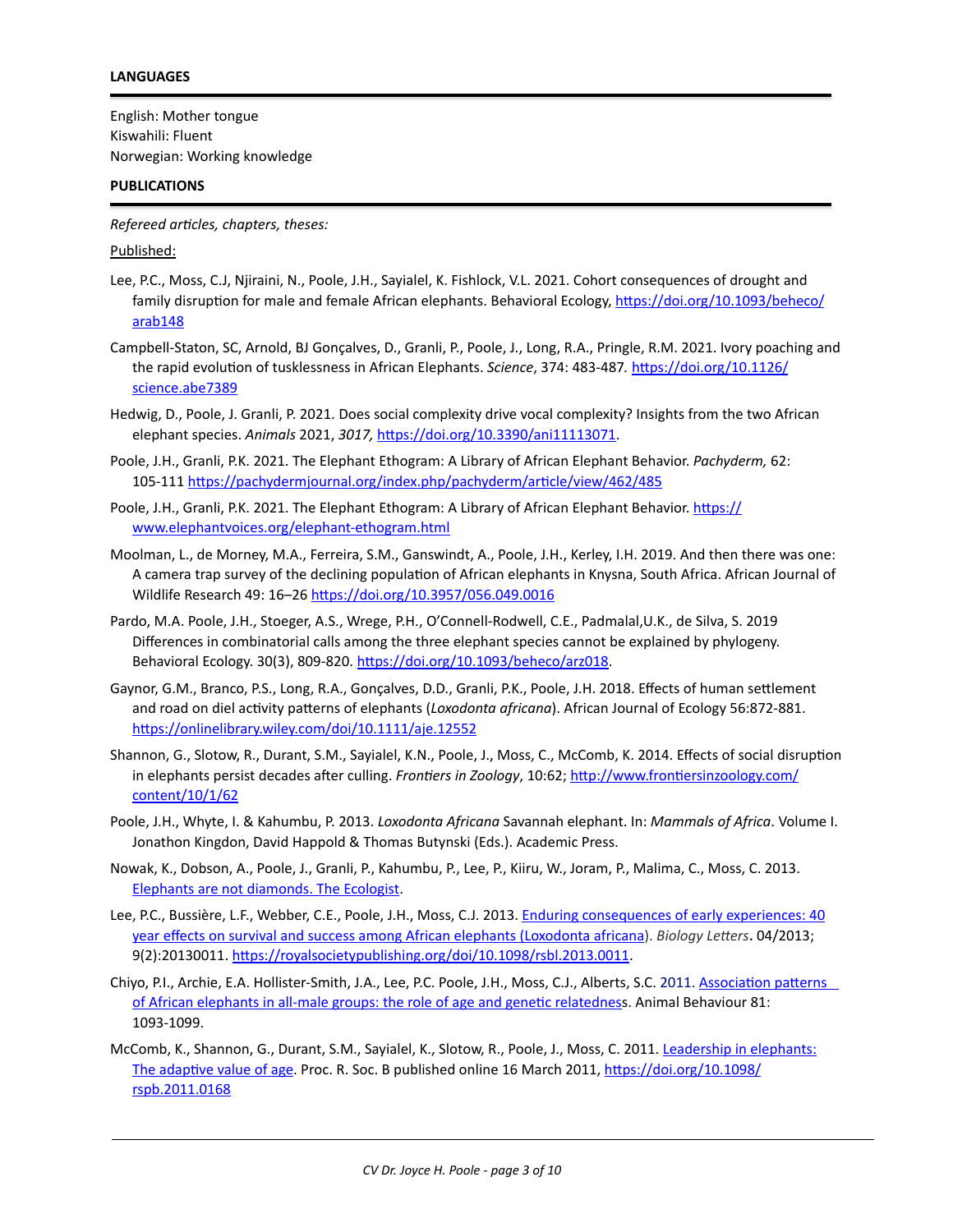- Poole, J.H., Lindsay, W.K., Lee, P.C. & Moss, C.J. 2011. Ethical approaches to elephant conservation. In: The Amboseli *Elephants: A Long-Term Perspective on a Long-Lived Mammal.* Moss, C.J., Croze, H.J & Lee, P.C. (Eds.) *University of Chicago Press.*
- Poole, J.H. 2011. The behavioral context of African elephant acoustic communication. In: The Amboseli Elephants: *A Long-Term Perspective on a Long-Lived Mammal.* Moss, C.J., Croze, H.J & Lee, P.C. (Eds.) *University of Chicago Press.*
- Poole, J.H. and Granli, P.K. 2011. Signals, gestures and behaviors of African elephants. In: The Amboseli Elephants: *A Long-Term Perspective on a Long-Lived. Mammal.* Moss, C.J., Croze, H.J & Lee, P.C. (Eds.) *University of Chicago Press.*
- Poole, J.H., Lee, P.C., Njiraini, N. & Moss, C.J. 2011. Longevity, competition and musth: A long-term perspective on male reproductive strategies. In: The Amboseli Elephants: A Long-Term Perspective on a Long-Lived Mammal. Moss, C.J., Croze, H.J & Lee, P.C. (Eds.) University of Chicago Press.
- Lee, P.C., Poole, J.H., Njiraini, N. & Moss, C.J. 2011. Male social dynamics: Independence and beyond. In: The *Amboseli Elephants: A Long-Term Perspective on a Long-Lived Mammal.* Moss, C.J., Croze, H.J & Lee, P.C. (Eds.) *University of Chicago Press.*
- Mutinda, H.S., Poole, J.H., Moss, C. J. 2011. Decision-making and leadership in using the ecosystem. In: The *Amboseli Elephants: A Long-Term Perspective on a Long-Lived Mammal Moss, C.J., Croze, H.J & Lee, P.C. (Eds.) University of Chicago Press.*
- Wasser, S., Poole, J., Lee, P., Lindsay, K. Dobson, A., Hart, J., Douglas-Hamilton, I., Wittemyer, G., Granli, P., Morgan, B., Gunn, J., Alberts, S., Beyers, R., Chiyo, P., Croze, H., Estes, R., Gobush, K., Joram, P., Kikoti, A., Kingdon, J., King, L., Macdonald, D., Moss, C., Mutayoba, B., Njumbi, S., Omondi, P., Nowak, K. 2010. Elephants, Ivory, and Trade. Policy Forum, Science. 327: 1331-1332.
- Bates, L.A., Handford, R., Lee, P.C., Njiraini, N., Poole, J.H., Sayialel, K., Sayialel, S., Moss, C.J., Bates, R. W. 2010. *Why* do African elephants (Loxodonta Africana) simulate oestrus? An analysis of longitudinal data. PLoS ONE [www.plosone.org;](http://www.plosone.org) 5:4: e10052 p. 1-6.
- Archie, E.A., Henry, T., Maldonado, J.E., Moss, C.J., Poole, J.H., Pearson, V.R., Murray, S., Alberts, S.C., Fleischer, R.C., 2010. Major histocompatibility complex variation and evolution at a single, expressed DQA locus in two genera of elephants. *Immunogenetics*: **DOI 10. 1007/s00251-009-0413-8.**
- Poole, J. and Granli, P. 2008. Mind and Movement: Meeting the Interests of Elephants. In: An Elephant in the Room: The Science and Well Being of Elephants in Captivity. Eds. D. L. Forthman, L. F. Kane and P. Waldau. North Grafton MA: Tufts University Cummings School of Veterinary Medicine's Center for Animals and Public Policy.
- Poole, J.H. and Moss, C. J. 2008. Elephant sociality and complexity: The scientific evidence. In: *Elephants and Ethics:* Toward a morality of Co-existence. C. Wemmer & K. Christen (Eds.). Johns Hopkins University Press.
- Archie, E.A., Maldonado, J.E., Hollister-Smith, J.A., Poole, J.H., Lee, P.C., Moss, C.J., Fleischer, R.C., Alberts, S.C. 2008. Fine-scaled population genetic structure in a fission-fusion society. Molecular Ecology 17: 2666-2679.
- Bates, L.A., Lee, P.C., Njiraini, N., Poole, J.H., Sayialel, K., Sayialel, S., Moss, C.J. Byrne, R.W. 2008. Do elephants show [Empathy?](https://www.elephantvoices.org/multimedia-resources/document-download-center/category/69-elephantvoices-publications.html?download=74:bates-et-al-2008-do-elephant-show-empathy) *Journal of Consciousness Studies*, 15, No. 10-11, pp. 204-25.
- Bates, L.A., Poole, J.H. Byrne, R.W. 2008. Why study elephant cognition? Current Biology, Vol 18, No 13, R544-546.
- Archie, E.A., Hollister-Smith, J.A., Poole, J.H., Lee, P.C., Moss, C.J., Maldonado, J.E., Fleischer, R.C., Alberts, S.C. 2007. Behavioural inbreeding avoidance in wild African elephants. Molecular Ecology, 16: 4128-4148.
- Bates, L.A., Sayialel, C.N, Njiraini, N.W, Poole, J.H., Moss, C.J. & Byrne, R.W. 2007. African elephants have expectations about locations of out-of-sight family members. *Biology Letters*: doi: 1098/rsbl.2007.0529, 1-3.
- Bates, L.A., Sayialel, C.N, Njiraini, N.W, Poole, J.H., Moss, C.J. & Byrne, R.W. 2007. Elephants classify human ethnic groups by odour and garment colour. Current Biology. Doi:10.1016/j.cub.2007.09.060.
- Hollister-Smith, J.A., Poole, J.H., Archie, E.A., Vance, E.A, Georgiadis, N.J., Moss, C.J., Alberts, S.C. 2007. Age, musth and paternity success in wild male African elephants, Loxodonta africana. Animal Behaviour, 74: 287-296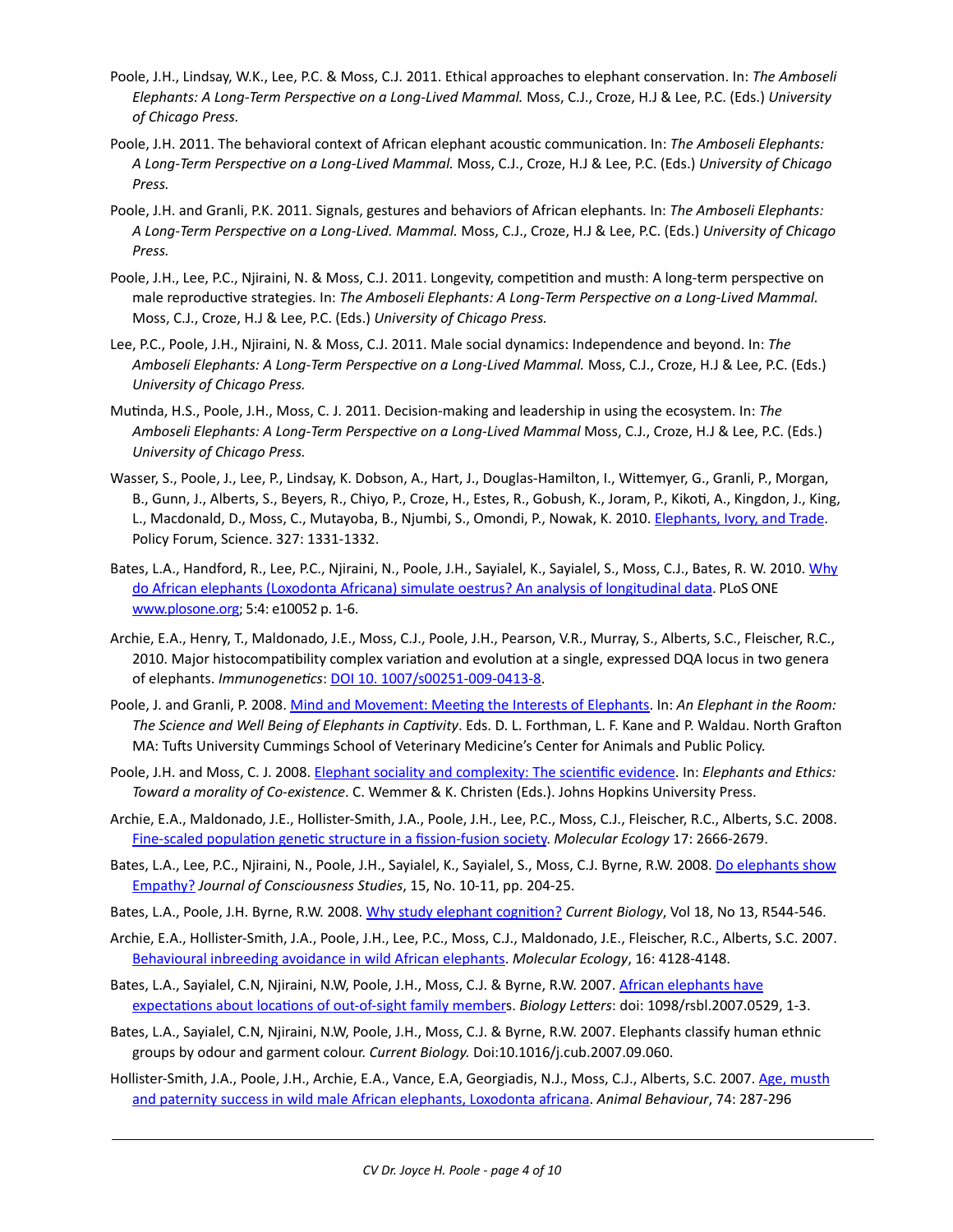- O'Connell-Rodwell, C., Wood, J.D., Kinzley, C., Rodwell, T.C., Poole, J., & Puria, S. 2007. Wild African elephants (Loxodonta africana) discriminate between familiar and unfamiliar conspecific seismic alarm calls. J. Acoust. Soc. Am. 122: 823-830.
- Poole, J.H., Tyack, P.L., Stoeger-Horwath, A. & Watwood, S. 2006. Vocal imitation in African savannah elephants (Loxodonta africana). Razprave IV. Rezreda SAZU, XLVII-3: 118-124.
- Bradshaw, I.G.A., A.N. Schore, J.L. Brown, J.H. Poole & C. J. Moss. 2005. Elephant Breakdown. Social trauma: Early trauma and social disruption can affect the physiology, behaviour and culture of animals and humans over [generations.](https://www.elephantvoices.org/multimedia-resources/document-download-center/category/69-elephantvoices-publications.html?download=59:bradshaw-et-al-2005-elephant-breakdown) Nature, 433: 807.
- Poole, J.H., P. L. Tyack, A. S. Stoeger-Horwath & S. Watwood. 2005. Elephants are capable of vocal learning. Nature, 434: 455-456.
- Slotow, R., G. van Dyke, J. Poole, B. Page & A. Klocke. 2000. Older bull elephants control young males. *Nature*, 408: 425-426.
- Poole, J.H. 1999. Signals and Assessment in African Elephants: Evidence from playback experiments. Animal *Behaviour*, 58:185-193.
- Payne, K. Douglas-Hamilton, I., Moss, C. & Poole, J. 1999. Alarm raised over elephant ivory trade. *Nature*, 399, 297 (27 May 1999) https://www.nature.com/articles/20526.
- Poole, J.H. 1998. An exploration of commonality between ourselves and elephants. Special Issue *Etica & Animali*. 9:85-110.
- Dobson, A. P. and J. H. Poole 1998. Conspecific aggregation and conservation biology. In: Behavioral Ecology and *Conservation Biology*. T. Caro (Ed.). Oxford, Oxford University Press: pp.193-208.
- Poole, J.H. 1994. Sex differences in the behavior of African elephants. In: The Differences Between the Sexes. R. Short & E. Balaban (Eds.). Cambridge University Press: pp. 331-346.
- Poole, J.H. and A. P. Dobson. 1992. Ivory: Why the ban must stay! *Conservation Biology* 6: 149-151.
- Dobson, A.P., G.M. Mace, J.H. Poole and R.A. Brett. 1991. Conservation biology: The ecology and genetics of endangered species. In: *Genes in Ecology*. R.J. Berry, T.J. Crawford & G.M. Hewitt (Eds.). The 33rd Symposium of the British Ecological Society. Blackwell Scientific Publications, London: pp.405-429.

Poole, J.H. 1989. Announcing intent: the aggressive state of musth in African elephants. Anim. Behav. 37: 140-152.

- Poole, J.H. 1989. Mate guarding, reproductive success and female choice in African elephants. *Anim. Behav*. 37: 842-849.
- Poole, J.H. and C.J. Moss. 1989. Elephant mate searching: Group dynamics and vocal and olfactory communication. In: The Biology of Large African Mammals in their Environment. P.A. Jewell & G.M.O. Maloiy (Eds.). Oxford: Clarendon Press. Proceedings of *Sym. Zool. Soc. Lond*. 61:111-125.
- Poole, J.H. and J.B. Thomsen, 1989. Elephants are not beetles: implications of the ivory trade for the survival of the African elephant. Oryx 23: 188-198.
- Poole, J.H., K.B. Payne, W. Langbauer Jr, C.J. Moss. 1988. The social contexts of some very low frequency calls of African elephants. *Behav. Ecol. Sociobiol*. 22:385-392.
- Poole, J.H. 1987. Rutting behavior in African elephants: The phenomenon of musth. Behavior. 102: 283-316.
- Poole, J.H., L.H. Kasman, E.C. Ramsay, B.L. Lasley. 1984. Musth and urinary testosterone concentrations in the African elephant, *Loxodonta Africana*. *J. Reprod. Fert*. 70: 255-260.
- Moss, C.J. and Poole, J.H. 1983. Relationships and social structure in African elephants. In: Primate Social *Relationships: an Integrated Approach.* Hinde, RA (Ed.). Blackwell Scientific Publications, Oxford: pp 315-325.
- Poole, J.H. 1982. Musth and male-male competition in the African elephant. Ph.D. Thesis. University of Cambridge.
- Poole, J.H. and C.J. Moss. 1981. Musth in the African elephant, *Loxodonta africana*. Nature, 292:830-831.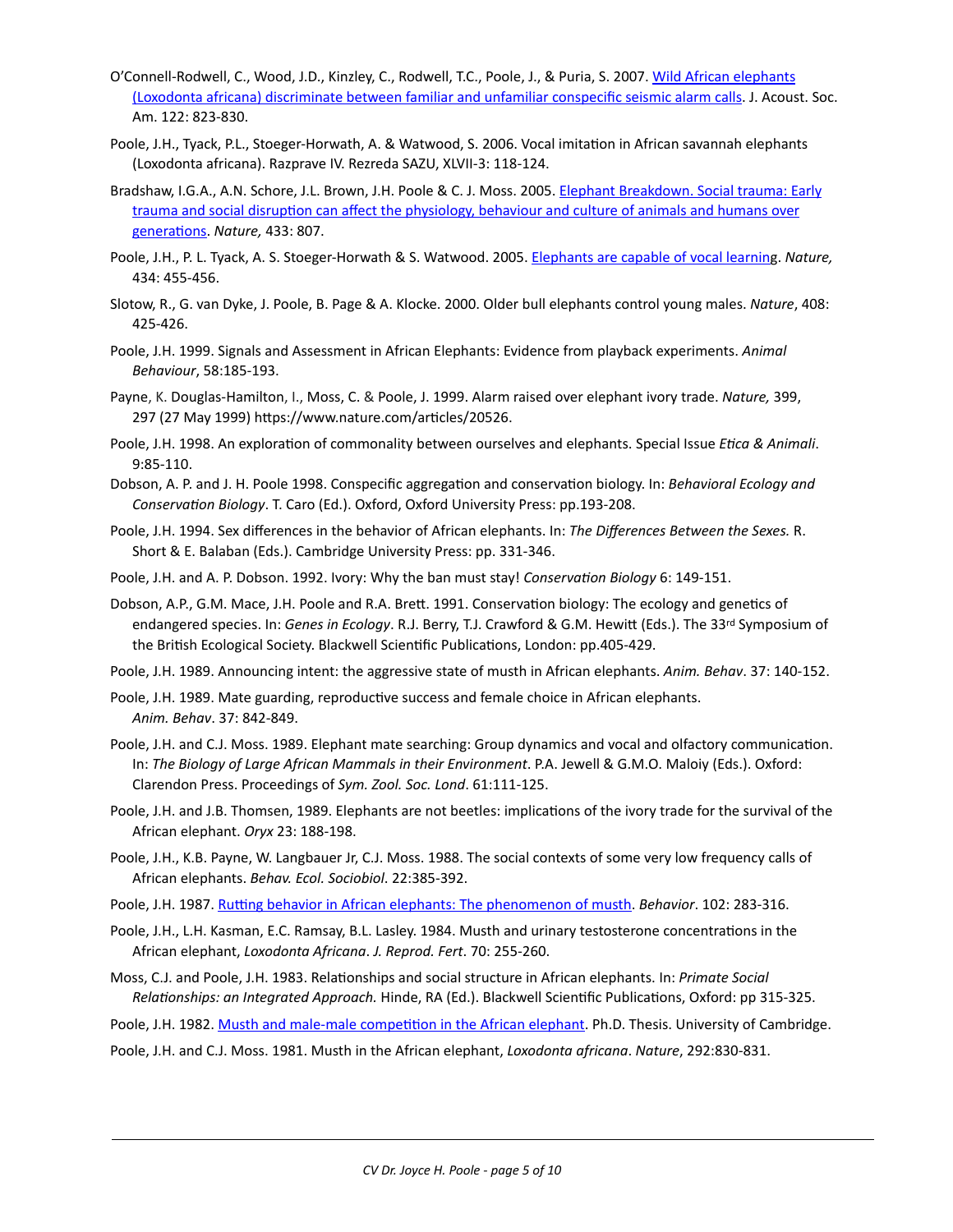*Technical Reports:*

- Poole, J., B. Okita-Ouma, P. Granli, D. Kimanzi, M. Goss, L. Tiller, S. Kiambi, and I. Douglas-Hamilton. 2016. Mara ecosystem connectivity: Information on elephant population status and movements for spatial planning and conservation in Narok County. Pages 1-28.
- Poole., J., Granli, P. 2018. Gorongosa elephant project: ElephantVoices 2017 report to the Gorongosa Restoration Project.
- Poole., J., Granli, P. 2017. Gorongosa elephant project: ElephantVoices 2016 report to the Gorongosa Restoration Project.
- Poole., J., Granli, P. 2013. Gorongosa elephant study: ElephantVoices field trip report to the Gorongosa Restoration Project.
- Poole, J. 2012. Gorongosa elephant study: ElephantVoices field trip report to the Gorongosa Restoration Project.

Poole, J. and Granli, P. 2012-2014. Maasai Mara Elephant Partner Reports.

- Hedges, S., Beyers, R., Blake, S., Douglas-Hamilton, I., Fay, M., Greer, D., Fishlock, V., Foley, C., Grossman, F., Hart, J., Hart, T., Hicks, C., Lahm, S., Lee, P., Lindsay, K., Maisels, F., Moss, C., Nixon, S., Plumtre, A., Poole, J., Rainey, H., Redmond, I., Starkey, M., Stokes, E., Turkalo, A., Wittemyer, G. 2010. The status of African elephants (Loxodonta *africana*) in the 2008 IUCN Red List of Threatened Species: a critique. Submitted to IUCN.
- Poole, J. & M. Reuling. 1997. A survey of elephants and other wildlife of the West Kilimanjaro Basin, Tanzania. Typescript Report. 66p.
- Poole, J.H. & R.E. Leakey. 1996. Kenya. In: *Decentralization and Biodiversity Conservation.* Ernst Lutz & Julian Caldecott (Ed.). A World Bank Symposium: pp. 55-64.
- Poole, J.H. 1994. Logistical the ethical considerations in the management of elephant populations through fertility regulation. In: Proceedings, 2nd International Conference on Advances in Reproductive Research in Man and Animals. Charanjit Singh Bambra (Ed.). Institute of Primate Research, National Museums of Kenya: pp. 278-283.
- Poole, J.H. 1993. Kenya's Initiatives in Elephant Fertility Regulation and Population Control Techniques. *Pachyderm*. 16:62-65.
- Reuling, M., K. Mwathe, M Litoroh & J. Poole. 1992. A survey of Shimba Hills elephant population. Elephant Programme, Kenya Wildlife Service. Typescript. 23p.
- Poole, J.H., N Aggarwal, R Sinange, S Nganga, M Broton, I Douglas-Hamilton. 1992. The Status of Kenya's elephants, 1992. A report by the Kenya Wildlife Service and the Department of Resource Surveys and Remote Sensing. Typescript. 60p.
- Poole, J.H. 1991. Elephant Conservation Plan, Kenya. Kenya Wildlife Service, Ministry of Tourism and Wildlife, Typescript.
- Poole, J.H. 1990. Elephant Conservation in Eastern Africa: A Regional Overview. In *Regional Perspectives and* Situation Regarding Elephant Conservation and the Ivory Trade. Produced for Paris Donors Meeting. IUCN Typescript. 37p.
- Poole, J.H. 1990. Elephant Conservation and Management. Annex 7b. In The Zebra Book. Policy Framework and Five-Year Investment Programme. Kenya Wildlife Service Publication. 54p.
- Poole, J.H. 1989. The effects of poaching on the age structures and social and reproductive patterns of selected East African elephant populations. In: The Ivory Trade and the Future of the African Elephant. Volume II Technical Reports. The Ivory Trade Review Group. Prepared for the 7th CITES Conference of the Parties.
- Articles, Book Chapters (Not refereed):
- Poole, J.H. and Granli, P.K. 2005. The ethical management of elephants and the value of long-term field research. AAVS 63: 2-5
- Poole, J.H. & P.K. Granli. 2004. The visual, tactile and acoustic signals of play in African savannah elephants. In Endangered Elephants, past present & future. Jayewardene, Jayantha. (Ed.) Proceedings of the Symposium on Human Elephant Relationships and Conflicts, Sri Lanka, September 2003. Biodiversity & Elephant Conservation Trust, Colombo. Pages 44-50.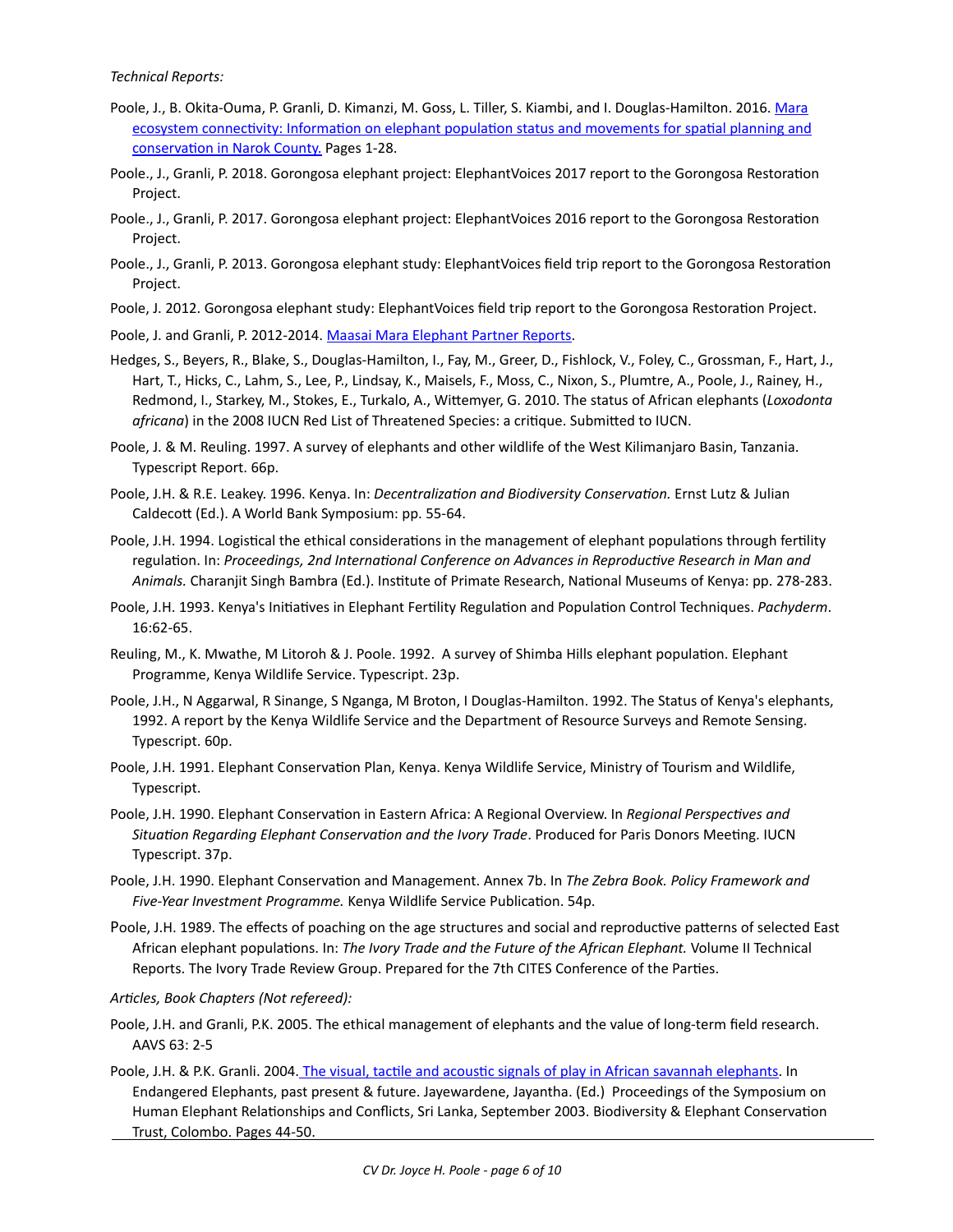- Poole, J.H. 2000. Family reunions. In: The Smile of the Dolphin: Remarkable Accounts of Animal Emotions, Marc Bekoff (Ed.). Discovery Books, New York: pp. 22-23.
- Poole, J.H. 2000. When Bonds are broken. In: The Smile of the Dolphin: Remarkable Accounts of Animal Emotions. Marc Bekoff (Ed.). Discovery Books, New York: pp. 142-143
- Poole, J.H. 1997. A Description of African elephant vocalizations. Prepared for use by Discovery for the IMAX Elephant film. Typescript report. 65p.
- Poole, J.H. 1996. The African Elephant. In: *Studying Elephants.* Kadzo Kangwana (Ed.). African Wildlife Foundation Technical Handbook Series: pp.1-8.
- Poole, J.H. 1995. Conflict, compression and management: consequences for elephant behaviour [Abstract]. Excellence in wildlife stewardship through science and education. The Wildlife Society Second Annual Conference. September 12-17, 1995. Portland Oregon. Session 3 Symposium. Conservation of African and Asian elephants: wild and captive populations. p.103.
- Poole, J.H. and A. P. Dobson.1992. Exploitation and recovery of African elephant populations. *Elephant and Ivory Information Service*. African Wildlife Foundation. Special Issue 19:1-3.
- Poole, J.H. 1992. Musth in African elephants. In: Shoshani Jeheskel (Ed.). *Elephants*. London: Simon & Schuster. Pp. 87-91.
- Poole, J.H. and C.J. Moss. 1983. Musth discovered in the African elephant. African Elephant and Rhino Newsletter 1:8.

*Popular Articles:*

- Cowell, G., Poole, J., Granli, P. 2017. Nalakite: The story of a Maasai Mara Matriarch. National Geographic Society Newsroom.
- Poole, J., Granli, P. 2014. Gift to the Maasai Mara, a Male Elephant is Born. National Geographic Society Newsroom.
- Poole, J., Granli, P. 2013. Little Fellow knew nothing about CITES. National Geographic Society Newsroom.
- Poole, J. 2003. Online with a big communicator. The Taft Bulletin. Fall 2003.
- Poole, J.H. 2000. *Trees of Dream Camp Cultural uses by the Maasai*. Basecamp Explorer AS.
- Poole, J., Moss, C. & Sheldrick, D.1999. The sad plight of the Tuli elephants. The Last Word. Swara 22 (1): 32-33
- Poole, J. H. 1999b. Ella's Easter Baby. *Care for the Wild News*. 15:24-25.
- Poole, J.H. 1999. Voices of elephants. *Sotokoto* 8(2): 14-16.
- Poole, J.H. 1998. Communication and social structure of African elephants. In: *Elephants*. Care for the Wild International, UK. pp 40-52.
- Poole, J.H, 1997. Tuskless. Swara 20(3): 26.
- Poole, J.H. 1992. Kenya's elephants a very different story to tell. Swara 15(1): 29-31.
- Poole, J.H. 1988. Elephants have more to say than meets the ear. *Wildlife News*. African Wildlife Foundation.
- Poole, J.H., W. Njiraini, S. Sayialel. 1988. Elephant supersense. *Komba*. Wildlife Clubs.
- Poole, J.H. 1988. Elephant trunk calls. Swara 11(6): 28-31.
- Poole, J.H. 1987. Raging Bulls. Animal Kingdom 90 (6): 18-25.
- Poole, J.H. 1987. Elephants in musth, lust. *Natural History*. 96 (11): 46-55.

*Books:*

- Poole, J.H. 1997. *Elephants*. Colin Baxter Photography, Grantown-on-Spey, Scotland.
- Poole, J.H. 1996. *Coming of Age with Elephants.* Hyperion Press, New York; Hodder & Stoughton, London.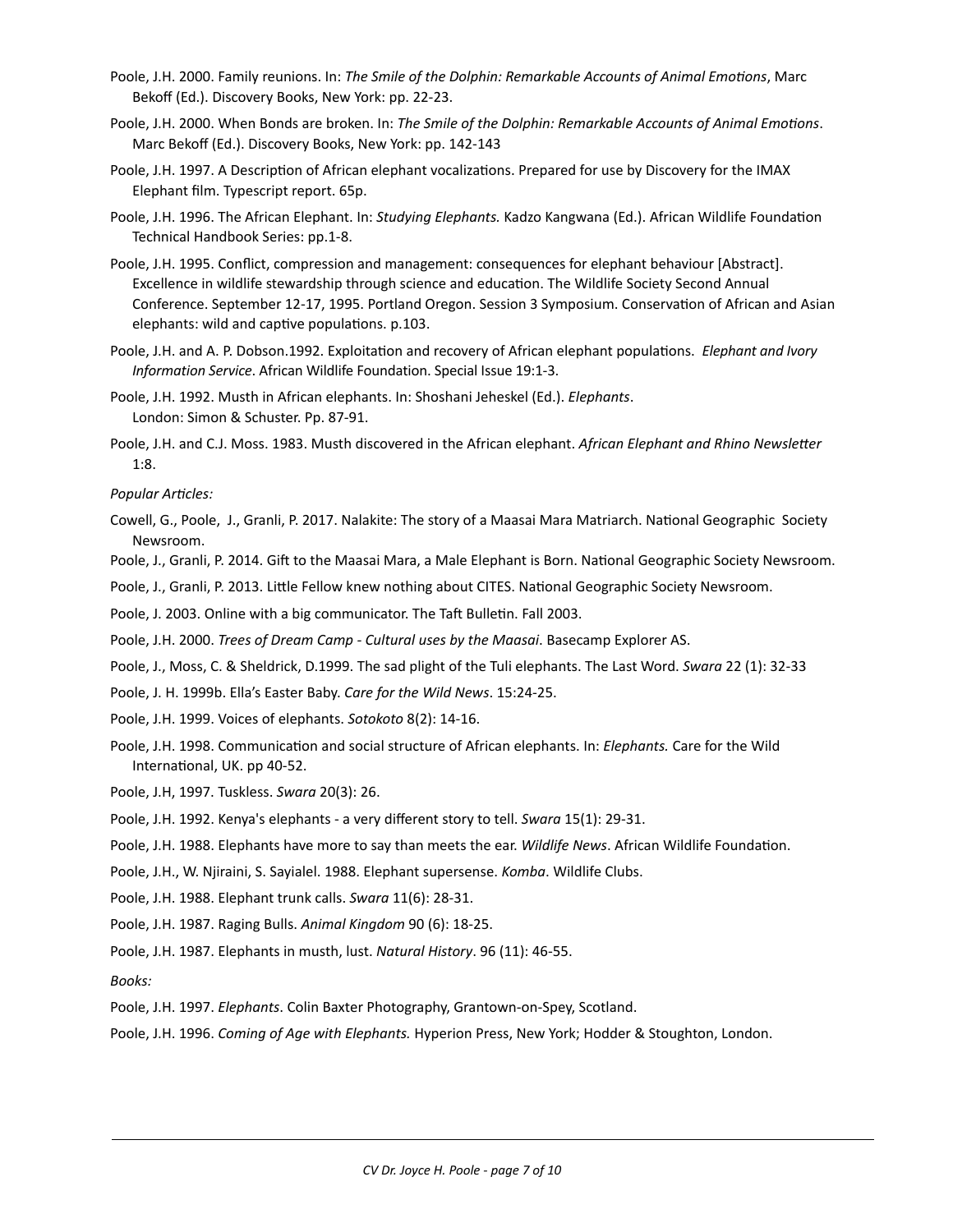### **PUBLIC EDUCATION**

#### *Websites and Social Media*

ElephantVoices website [www.ElephantVoices.org](http://www.ElephantVoices.org) The Elephant Charter **WWW.theelephantcharter.info** 

ElephantVoices on Facebook [www.facebook.com/elephantvoices](http://www.facebook.com/elephantvoices) ElephantVoices on Instagram [www.instagram.com/elephantvoices](http://www.instagram.com/elephantvoices) ElephantVoices on Twitter [www.twitter.com/elephantvoices](http://www.twitter.com/elephantvoices) ElephantVoices on Vimeo **[www.vimeo.com/elephantvoices](http://www.vimeo.com/elephantvoices)** ElephantVoices on SoundCloud [www.soundcloud.com/elephantvoices](http://www.soundcloud.com/elephantvoices)

#### *Online Databases & Apps*

The Elephant Ethogram: A Library of African Elephant Behavior Over 400 African savanna elephant behaviors documented with written descriptions, 2,400+ educational video clips and hundreds of audio files and images. Gorongosa Elephants Who's Who & Whereabouts houses identity, demographic and sightings data for 396 adult elephants from Gorongosa National Park population, Mozambique. (Password-protected)

Mara Elephants Who's Who & Whereabouts houses identity, demographic and sightings data for 1,282 adult elephants from the Maasai Mara population, Kenya.

Mara EleApp: A cellphone application for data collection by scientists and citizen scientists for upload to the Mara Elephants Who's Who & Whereabouts

Gorongosa EleApp: A multi-language (English, Portuguese) cellphone application for data collection by scientists and citizen scientists for upload to the Gorongosa Elephants Who's Who & Whereabouts (Password-protected)

#### *Printed Articles and books highlighting the work of Joyce Poole (a selection)*

Elephant social behavior and communication research and conservation work featured in: Aftenposten, Daily Telegraph, LA Times, Highlights for Children, Kyodo News, National Geographic Adventure, National Geographic Explorer, National Geographic Kids, National Geographic Magazine, National Geographic News, New York Times Magazine, New York Times, Readers' Digest, Science, Science News, Science Times, Scientific American, Scholastic, Spektrumdirekt, The Guardian.

- 2021 What Has Four Legs, a Trunk and a Behavioral Database, New York Times.
- 2021 The First Google Translate for Elephants Debuts, Scientific American.
- 2021 What are elephants saying? First-ever library reveals communication mysteries, National Geographic.
- 2021 Roat-Rumble And Squeal-Trumpet: Scientists Compile An Elephant Lexicon, Forbes.
- 2014 Jodi Picoult, *Leaving Time*, a novel.
- 2005 Kay Redfield Jamison, *Exuberance: A Passion for Life,* non-fiction.
- 2001 Martin Meredith's Africa's Elephant, a biography.
- 1992 Doug Chadwick, Fate of the Elephant.
- 1992 Doug Chadwick in his feature article for National Geographic Magazine.

Artistic work featuring elephant calls recorded by Joyce Poole (a selection)

- 2016 Carlos Casas, *Cemetery*, film, a visual and acoustic work in progress.
- 2013 Paul Winter, Summer Solstice Celebration Performance June 22 at the Cathedral in New York.
- 2010 Paul Winter, *Miho*, Journey to the Mountain.
- 2009 James Cameron, *Avatar*, film.
- 2002 Ruichi Sakamoto, *Elephantism*, DVD Book interviews and discussions.
- 2002 Jim Metzner, Pulse of the Planet: Extraordinary Sounds from the Natural World.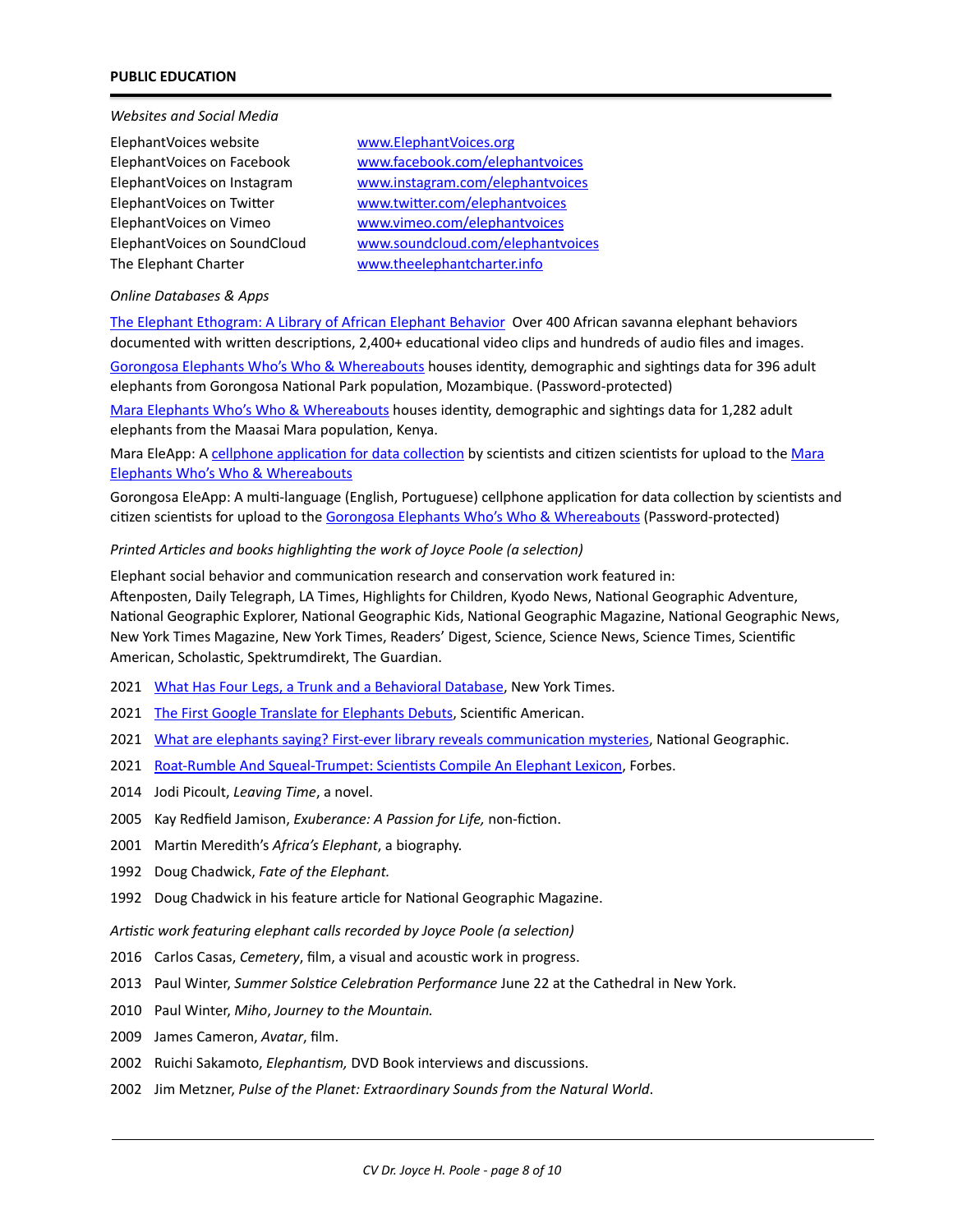*Radio (a selection)*

- 2021 Scientist Joyce Poole On What Elephants Have To Say, NPR.
- 2012 Sam Litzinger interview on The Animal House/NPR (WAMU 88.5).
- 2009 Elephant welfare views featured on WBUR's Inside Out Documentary on American Zoos with Diane Toomey.
- 2008 Elephant communication research featured in Up Front Radio, San Francisco with Sandip Roy Chowdhury.
- 2008 Elephant communication, cognition and welfare with Karl Losken Animal Voices 102.7fm in Vancouver BC Canada.
- 2005 Science Update, American Association for the Advancement of Science (AAAS).
- 2005 BBC Radio Science, the Leading Edge.
- 2005 German Public Radio (SWR) program Campus.
- 2005 NPR Elephant vocal learning.
- 2005 BBC News Scotland Vocal Learning in elephants.
- 2005 Elephant welfare ABC's Radio 702 with Rory McDonald.
- 2004 Elephant communication research featured in BBC's Beyond our Senses program Sounds of Life with Grant Sonnex.
- 2004 Elephant communication research featured in NPR program on elephant language.
- 1996 WETA-FM, News 820's Openline & WNYC.
- 1981 Musth in the African elephant, BBC Radio 4, The living World.

*Television (a selection)*

- 2019 *Women of Impact, National Geographic.*
- 2016 Mind of a Giant, award winning documentary, National Geographic and Vulcan Productions.
- 2015 Rebirth of Paradise, Episodes 2 and 5 National Geographic and PBS.
- 2013 An apology to elephants, HBO.
- 2012 *War Elephants*, award winning documentary about the traumatised elephants in Gorongosa National Park, Mozambique, and their recovery. National Geographic Wild, worldwide.
- 2012 Live conversation on National Geographic's Facebook Page.
- 2008 Elephant communication research is featured in Elephant having tales to tell, NHK, Japan (Japanese and English versions).
- 2006 Interview on elephant communication and cognition for Smart Planet for REDES-TVE, Spain.
- 2005 Elephants and vocal learning, Daily Planet Discovery Channel Canada.
- 2005 Elephant cognition and conservation views featured on National Geographic Explorer *Elephant Rage.*
- 2004 Elephant recordings featured in Discovery Channel's Echo III.
- 2002 Elephant communication research, Elephant's Talk, featured in BBC documentary *Talking with Animals.*
- 1999 Research featured in *Inside the Animal Mind Part 3 Animal Consciousness, WNET Nature.*
- 1998 Featured on Episode 16, *Elephants*, in series, *Champions of the Wild*, Omni Film Productions, Vancouver, Canada.
- 1996 Life, elephant research and conservation work subject of National Geographic Special, *Coming of Age with Elephants.*
- 1996 *Wildlife Warriors*, National Geographic Special.
- 1996 A Voice for Elephants USIA AfricaPIX.